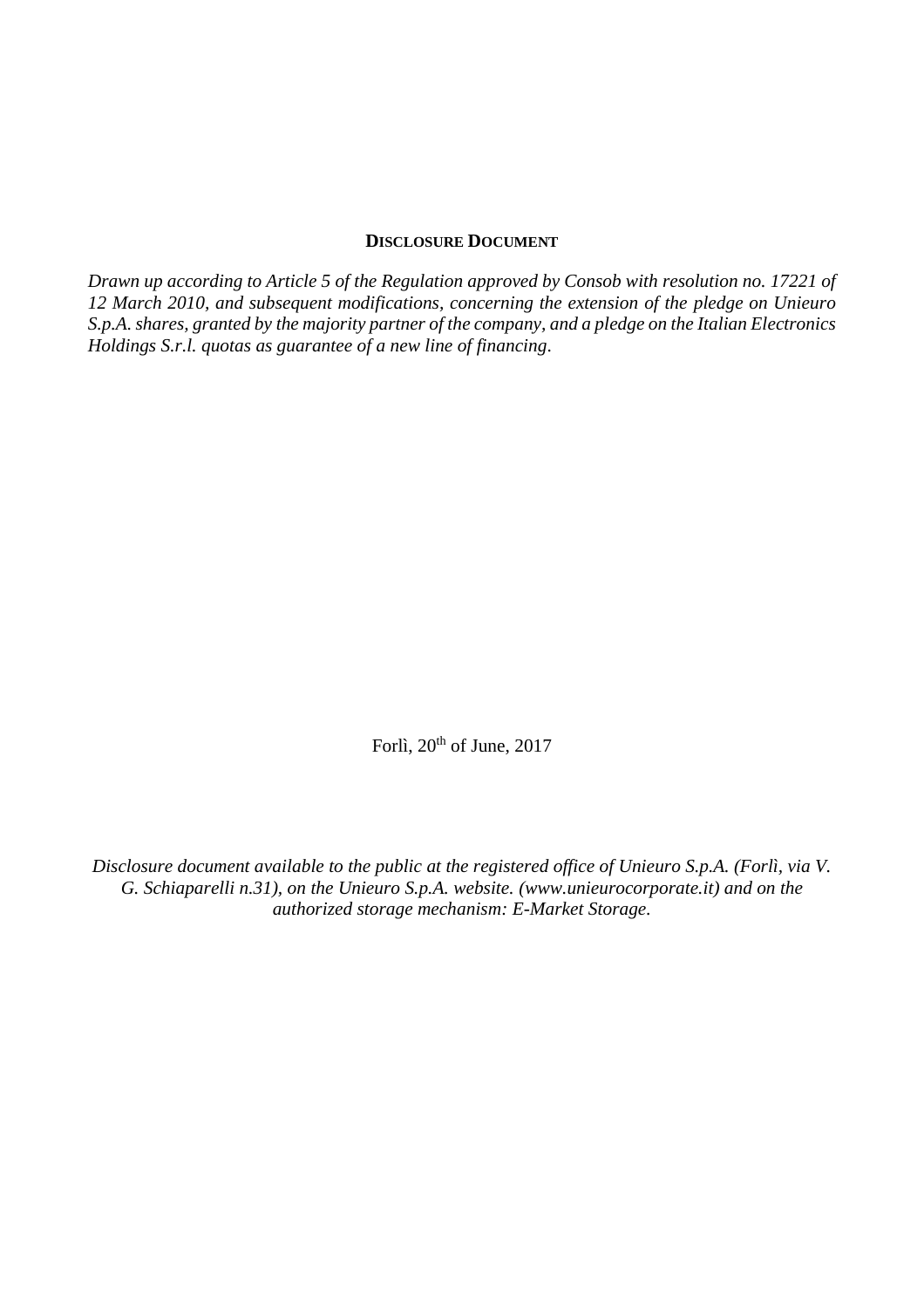# **CONTENTS**

| $\mathbf{1}$   |                                                                                          |  |
|----------------|------------------------------------------------------------------------------------------|--|
| 1.1            | Risks related to potential conflicts of interest arising from the operation5             |  |
| $\overline{2}$ |                                                                                          |  |
| 2.1            | Description of the characteristics, methods, terms and conditions of the operation       |  |
| 2.2            | Indication of the related parties with which the transaction was made, the nature of the |  |
|                |                                                                                          |  |
| 2.3            |                                                                                          |  |
| 2.4            |                                                                                          |  |
| 2.5            | The operation, financial and economic effects and applicable relevance indexes 6         |  |
| 2.6            | Impact of the operation on remuneration members of the Board of Directors of Unieuro     |  |
|                |                                                                                          |  |
| 2.7            | Interests of the members of the governing and supervisory bodies, general managers and   |  |
|                |                                                                                          |  |
| 2.8            | Description of the activities carried out by the Related-Parties Committee in connection |  |
|                |                                                                                          |  |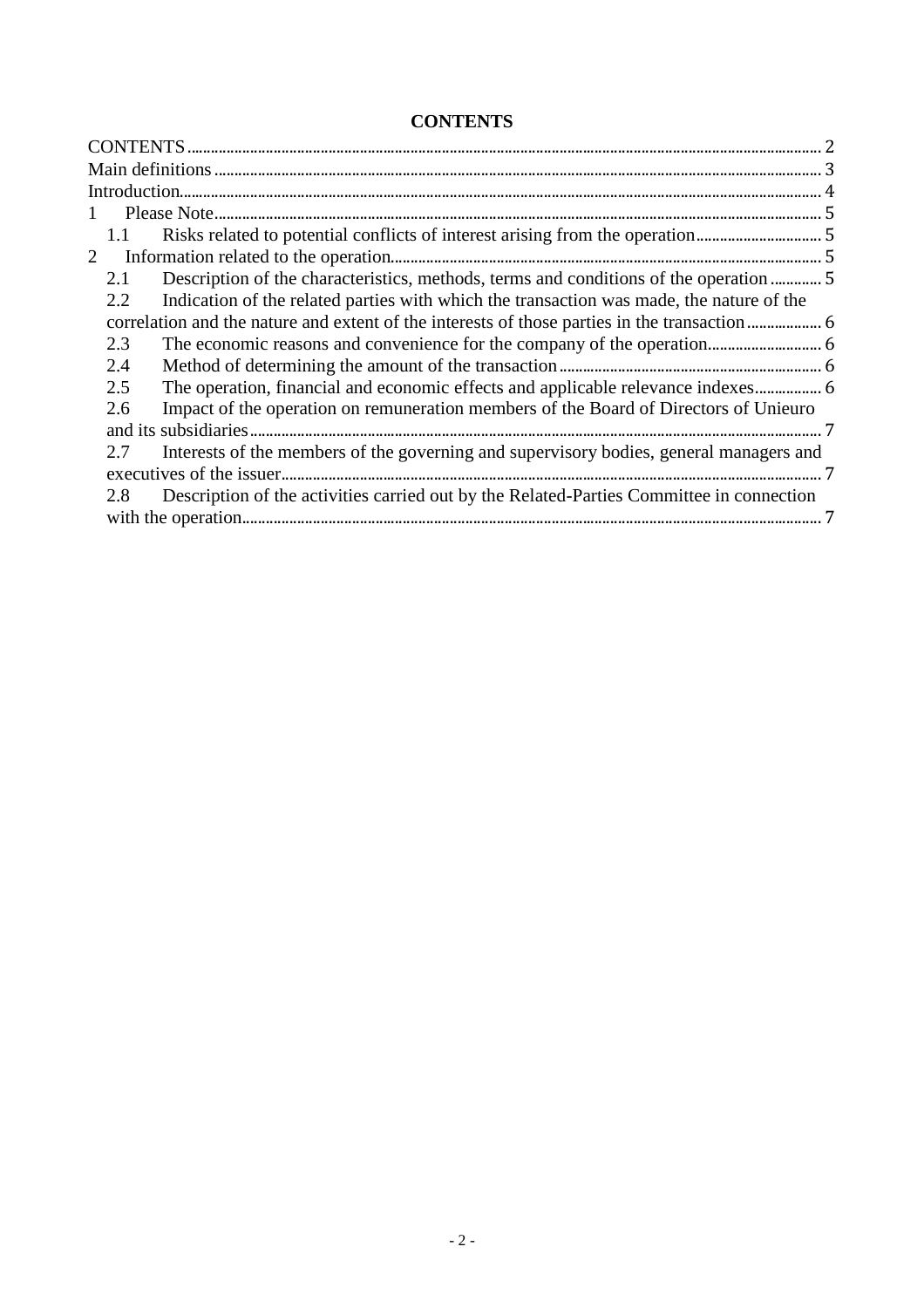# **Main definitions**

The terms listed below shall have the following meaning in the Disclosure Document:

| <b>Borsa Italiana</b>              | Borsa Italiana S.p.A., with registered office at Piazza degli<br>Affari 6 - Milan.                                                                                                                                                                                                                                                                                  |
|------------------------------------|---------------------------------------------------------------------------------------------------------------------------------------------------------------------------------------------------------------------------------------------------------------------------------------------------------------------------------------------------------------------|
| <b>Related-Parties Committee</b>   | The Committee of independent directors of Unieuro<br>established within the Board of Directors of Unieuro and<br>composed by Stefano Meloni and Marino Marin.                                                                                                                                                                                                       |
| <b>Loan Agreement</b>              | The long-term loan agreement, named "Euro Term and<br>Revolving Credit Facilities Agreement" signed on 29<br>November 2013 between the Issuer and Banca IMI S.p.A.,<br>as financing Bank and Agent Bank, UniCredit S.p.A.,<br>Banca Popolare di Milano S.p.A. and Monte dei Paschi di<br>Siena Capital Services Banca per le Imprese S.p.A., as<br>financing banks. |
| <b>Disclosure Document</b>         | The present disclosure document relating to More<br>Significant Transactions between the related parties.                                                                                                                                                                                                                                                           |
| <b>New Financing</b>               | The new credit facility for a maximum total amount equal<br>to $\text{\textsterling}50,000,000.00$ granted in favour of Unieuro.                                                                                                                                                                                                                                    |
| <b>Procedure</b>                   | The Procedure for Related Party Transactions approved by<br>the Board of Directors of Unieuro on 12 December 2016.                                                                                                                                                                                                                                                  |
| <b>Issuer Regulation</b>           | The Issuers Regulation adopted by CONSOB with<br>resolution 11971/1999.                                                                                                                                                                                                                                                                                             |
| <b>Related Parties Regulations</b> | The regulation on related-party transactions approved by<br>Consob with resolution 17221 of 12 March 2010, as<br>subsequently amended.                                                                                                                                                                                                                              |
| <b>Unieuro or Company</b>          | Unieuro S.p.A., with registered office in via v. g.<br>Schiaparelli 31, Forlì, Tax No. and VAT number<br>00876320409, registered in the register of companies of<br>Forlì-Cesena.                                                                                                                                                                                   |
| <b>TUF</b>                         | Legislative Decree 58/1998.                                                                                                                                                                                                                                                                                                                                         |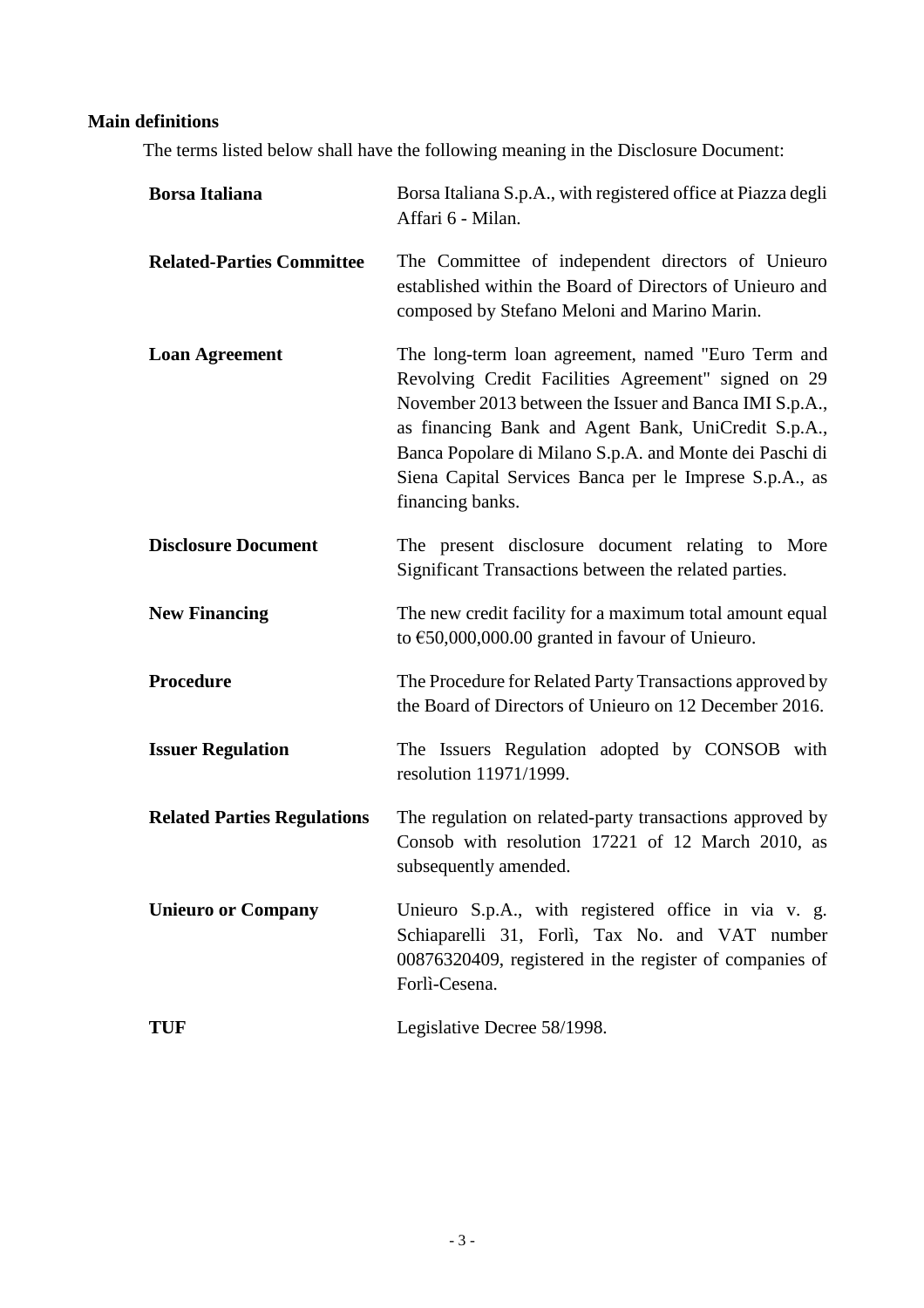#### **Introduction**

The disclosure document was prepared by Unieuro according to (i) Article 5 of the Related Parties Regulations and (ii) Article 11 of the Procedure.

The disclosure document was prepared with reference to the extension of the pledge on Unieuro S.p.A shares ("**Unieuro Pledge**") granted by the majority shareholder Italian Electronics Holdings S.r.l. ("**IEH**") and the pledge on the Italian Electronics Holdings S.r.l. quotas ("**IEH Pledge**") granted by: (i) International Retail Holdings S.r.l. ("**IRH**"); (ii) Giancarlo Nicosanti Monterastelli, Chief Executive Officer of the Company ("**GNM**"); (ii) Luigi Fusco, *Chief Operations Officer* of the Company ("**LF**"), (iii) Italo Valenti, *Chief Financial Officer* of the Company ("**IV**"), and (iv) Andrea Scozzoli, *Chief Corporate Development Officer* of the company ("**AS**", and in combination with IRH, GNM and LF, "**IEH Guarantors**"). The IEH Pledge and the Unieuro Pledge have been granted as a guarantee of the New Financing.

In particular, the Unieuro Pledge and the IEH Pledge are part of an effort to re-define the Financing Agreement, following the IPO of the Company's and the listing of its shares on the Italian Stock Exchange (STAR Segment); and the grant by the same financing banks of the New Financing.

In this context, the banks, as an essential condition for the provision of new funding, requested, *inter alia*, to IEH and the members of IEH (including the IEH's Guarantors) to extend the pledge, respectively on Unieuro shares and on IEH shares, owned by the same companies, also to the new credit facility.

At the date of the disclosure document in accordance with the procedure, IEH is considered a related party of the Company as controlling shareholder of Unieuro, holding a stake equal to 65.49% of the share capital of Unieuro. Similarly, the IEH Guarantors are considered related parties because: (a) IRH holds 70.49% of IEH, controlling shareholder of the Company; (b) GNM is Chief Executive Officer of the Company; (c) LF, IV and AS are Managers with strategic responsibilities of the Company.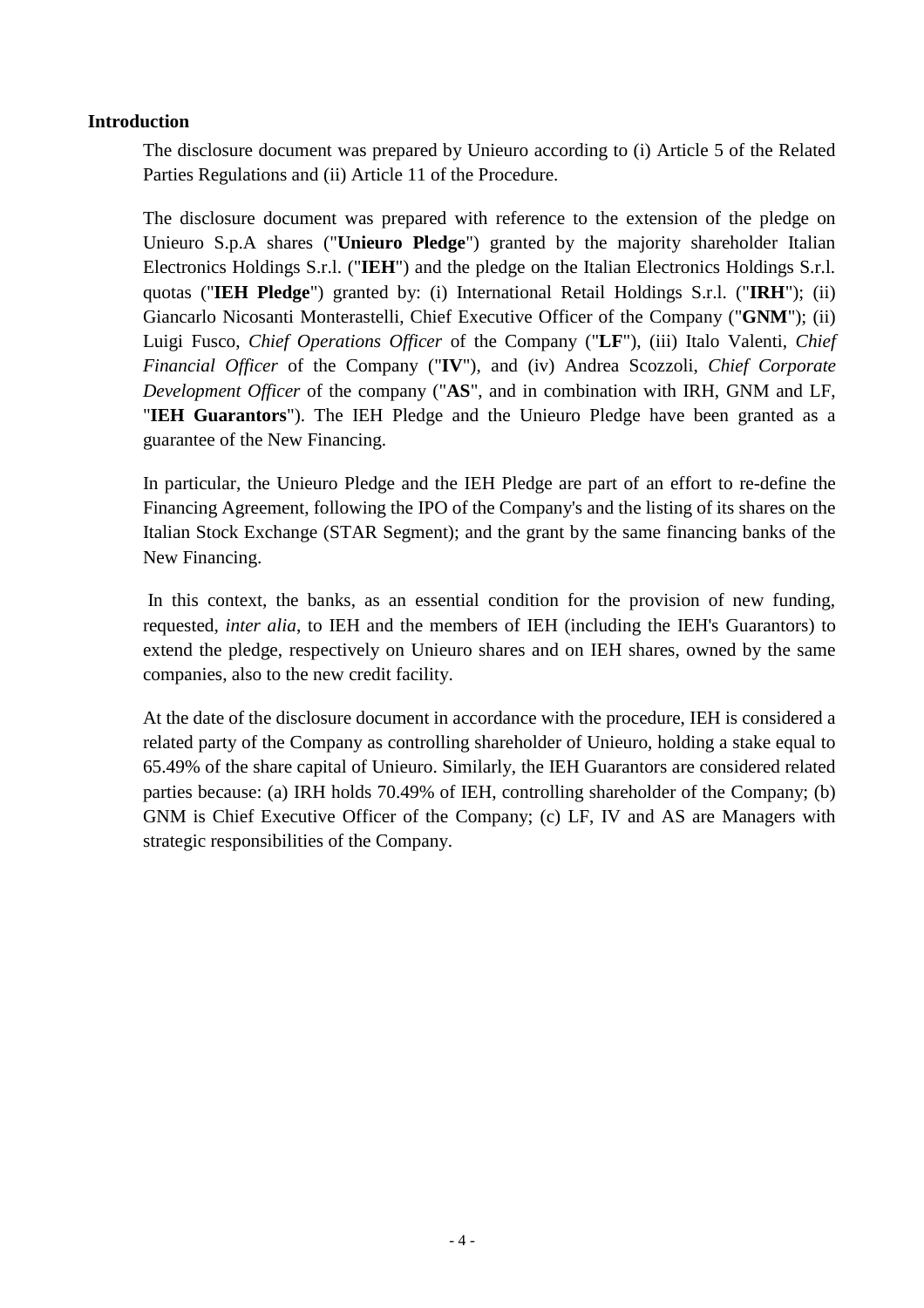### **1 Please Note**

## *1.1 Risks related to potential conflicts of interest arising from the transaction*

At the date of this Disclosure Document, Unieuro is controlled by IEH, which holds no. 13,098,427.00 of Unieuro ordinary shares representing the 65.49% of Unieuro's share capital. Similarly, IEH Guarantors are considered related parties because: (a) IRH holds the 70.49% of IEH, controlling shareholder of the Company; (b) GNM is Chief Executive Officer of the Company; (c) LF, IV and AS are Managers with strategic responsibilities of the Company.

Moreover, the transaction qualifies as transaction with related parties of greater importance according to the Related Parties Regulations and to the procedure, taking into account the total value of the new financing.

The transaction does not expose Unieuro to particular risks related to potential conflicts of interest, different from those typically arising out of transactions between related parties.

### **2 Information on the transaction**

## *2.1 Description of the characteristics, methods, terms and conditions of the transaction*

The Unieuro Pledge and the IEH Pledge are inserted are integral part of an effort to redefining the Financing Agreement and in particular of the granting of new credit facility from the same banks.

It is important to remember that, in view of the Company's IPO on the Italian Stock Exchange (STAR SEGMENT), on December 26 2016, the Company submitted to the financing banks a proposal to amend the Financing Agreement, in order to align it with the regulations applicable to listed companies and to the market practices for financing operations in favour of listed companies ("**Proposal of Amendment").** This Amendment Proposal has been accepted by the banks on January 27, 2017.

The Issuer has also requested and obtained from the financial banks the granting of a new credit line for a total amount of €50,000,000 (i.e. the New Financing). In this context the financial banks, as an essential condition for the provision of new funding, asked for the extension to the new financing of the guarantees previously granted for credit lines provided for by the Loan Agreement.

In this context, IEH has agreed to extending the first-rank pledge on a number of Unieuro shares representing 65.49% of Unieuro's share capital in the interest of the Company, in order to ensure timely fulfilment by the Company of the obligations of payment according to the New Financing granted in its favour by the financial banks. In the same way, the members of IEH (among which the IEH's Guarantors) have granted to extend, as a guarantee of new financing, the pledge previously granted on the quotas held by the same company in the share capital of IEH.

The granting of the Unieuro Pledge and IEH Pledge is free of charge and therefore without Unieuro or its direct or indirect members being required to pay any consideration to IEH or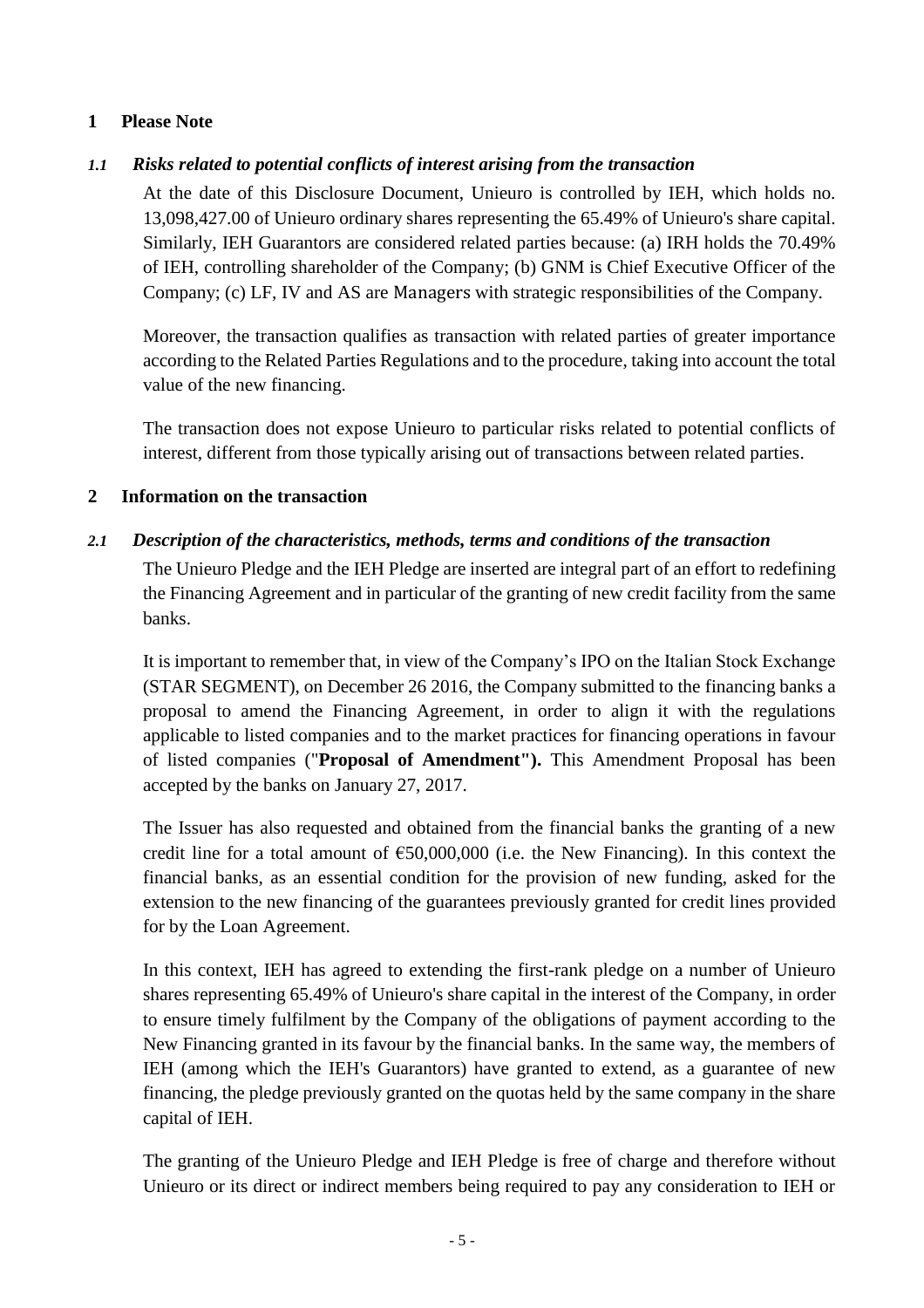to the IEH Guarantors (without prejudice to the costs for the negotiation and drafting of agreements concerning the renegotiation and redefinition of the Loan Agreement and the establishment of a pledge, at the expense of the Company).

## *2.2 Indication of the related parties with which the transaction was made, the nature of the correlation and the nature and extent of the interests of those parties in the transaction*

At the date of this Disclosure Document, Unieuro is controlled by IEH, which holds no. 13,098,427.00, Unieuro ordinary shares representing 65.49% of Unieuro's share capital. Similarly, the IEH Guarantors are considered related parties because: (a) IRH holds the 70.49% of IEH, controlling shareholder of the Company; (b) GNM is Chief Executive Officer of the Company; (c) LF, IV and AS are Managers with strategic responsibilities of the Company.

The transaction is also part of the related parties transactions of "*greater importance*" under the criteria set out in the Annex 3 Related Party Regulations, because of the significance of the same (see Section 2.5 of the Disclosure Document).

#### *2.3 The economic reasons and interest of the company in the transaction*

Unieuro Pledge and IEH Pledge result to be in the interest of the Company, as the planned extension of the pledge on Unieuro shares and IEH shares are necessary for the finalization of the new financing.

With reference to the interest of the Company, it should be noted that the granting of Unieuro Pledge and IEH Pledge is free of charge. Moreover, the new financing is aimed at funding certain acquisitions, which are considered strategical by the Company.

### *2.4 Method of determining the amount of the transaction*

The granting of Unieuro Pledge and IEH Pledge is free of charge and therefore without Unieuro or its direct or indirect members being required to pay any consideration to IEH or to the IEH Guarantors (without prejudice to the costs for the negotiation and drafting of agreements concerning the redefinition of the Loan Agreement and the establishment of a pledge at the expenses of the Company). There are not, therefore, elements that can cause doubts about the interest and the substantial fairness of economic conditions related to the granting of Unieuro Pledge and the IEH Pledge.

Based on these considerations, the Related-Parties Committee gave a favourable opinion about about the interest and the substantial fairness of economic of the transaction. The opinion of the Related-Parties Committee is enclosed to this Disclosure Document.

There have not been requested opinions for independent experts to support the congruity of the economic conditions of the transaction.

### *2.5 The transaction, financial and economic effects and applicable relevance indexes*

In the light of what has been pointed out previously, the granting of Unieuro Pledge and IEH Pledge does not cause any significant effect of an economic or financial nature.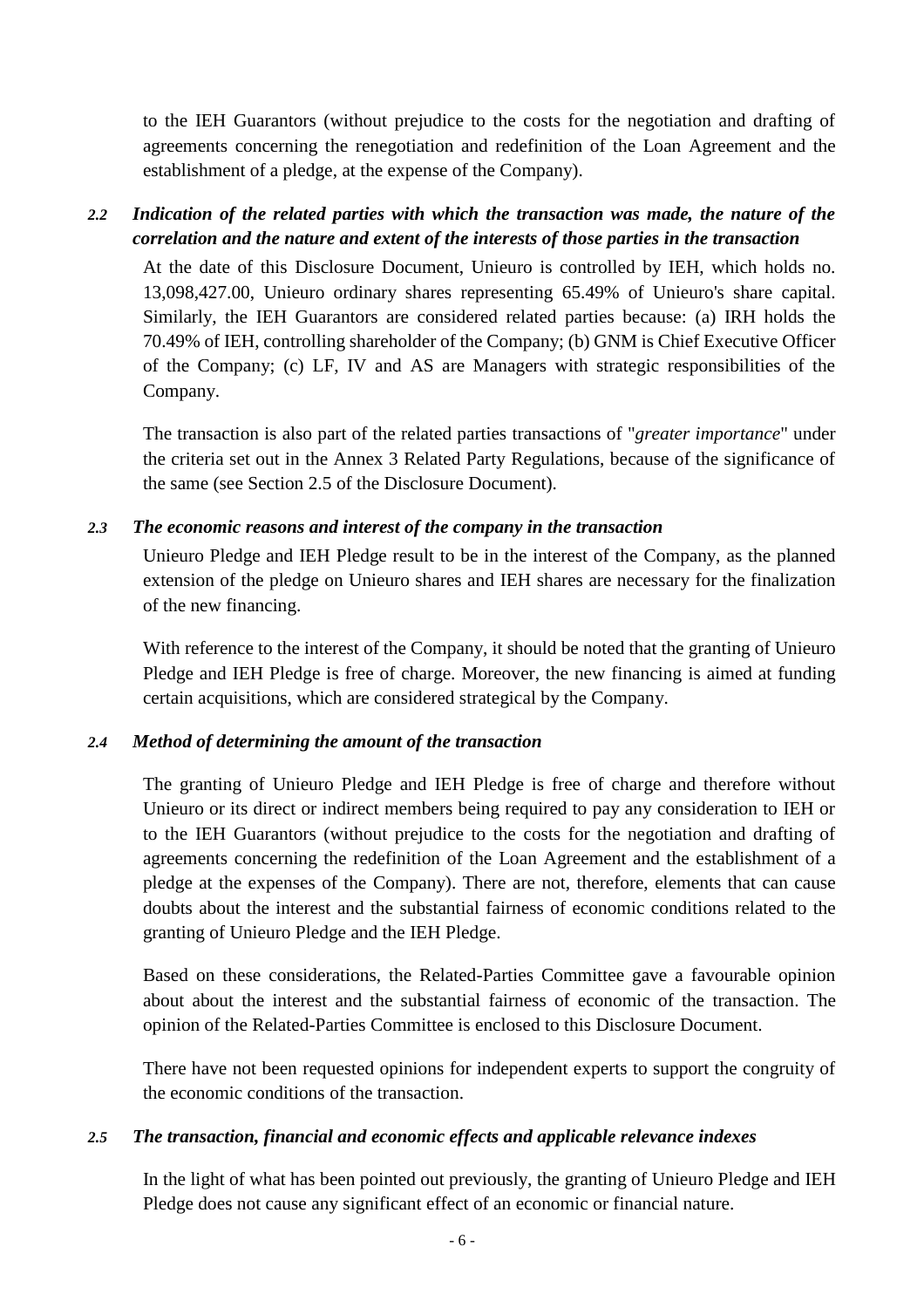The granting of Unieuro Pledge and IEH Pledge result to be a transaction of greater importance. This assessment was made considering the relevant index of the equivalent value intended, in the present case, as maximum amount object of guarantee, equal to a maximum of €50 million.

*2.6 Impact of the transaction on the remuneration of the members of the Board of Directors of Unieuro and its subsidiaries*

The granting of Unieuro Pledge and IEH Pledge does not involve any change in the fees of the Unieuro's directors.

*2.7 Interests of the members of the governing and supervisory bodies, general managers and executives of the issuer* 

The transaction does not involve the interests of members of the Board of Directors, members of the Board of statutory auditors, and managers with strategic responsibilities of Unieuro.

# *2.8 Description of the activities carried out by the Related-Parties Committee in connection with the transaction*

According to Article 4 of the Related-Party Procedure, in the case of transactions between related parties, it is expected, *inter alia* that the Related-Parties Committee express – in good time in order to allow the relevant corporate body to deliberate about it – a non-binding substantiated opinion related to the transaction.

The Related-Parties Committee received, in advance, the information and documents about the transaction. The Related-Parties Committee expressed- on May 10, 2017, its favourable opinion in relation to the granting of Unieuro Pledge and IEH Pledge and, in particular, with regard to the interest of the Company in the completion thereof and substantial fairness of the conditions.

The opinion of the Related-Parties Committee is annexed to this Disclosure Document.

During the meeting dated May 10 2017, the Company's Board of Directors took note of the favourable opinion of the Related-Parties Committee and, with no abstentions or contrary votes, approved the transaction.

Forlì, June 20, 2017

Giancarlo Nicosanti Monterastelli

(CHIEF EXECUTIVE OFFICER)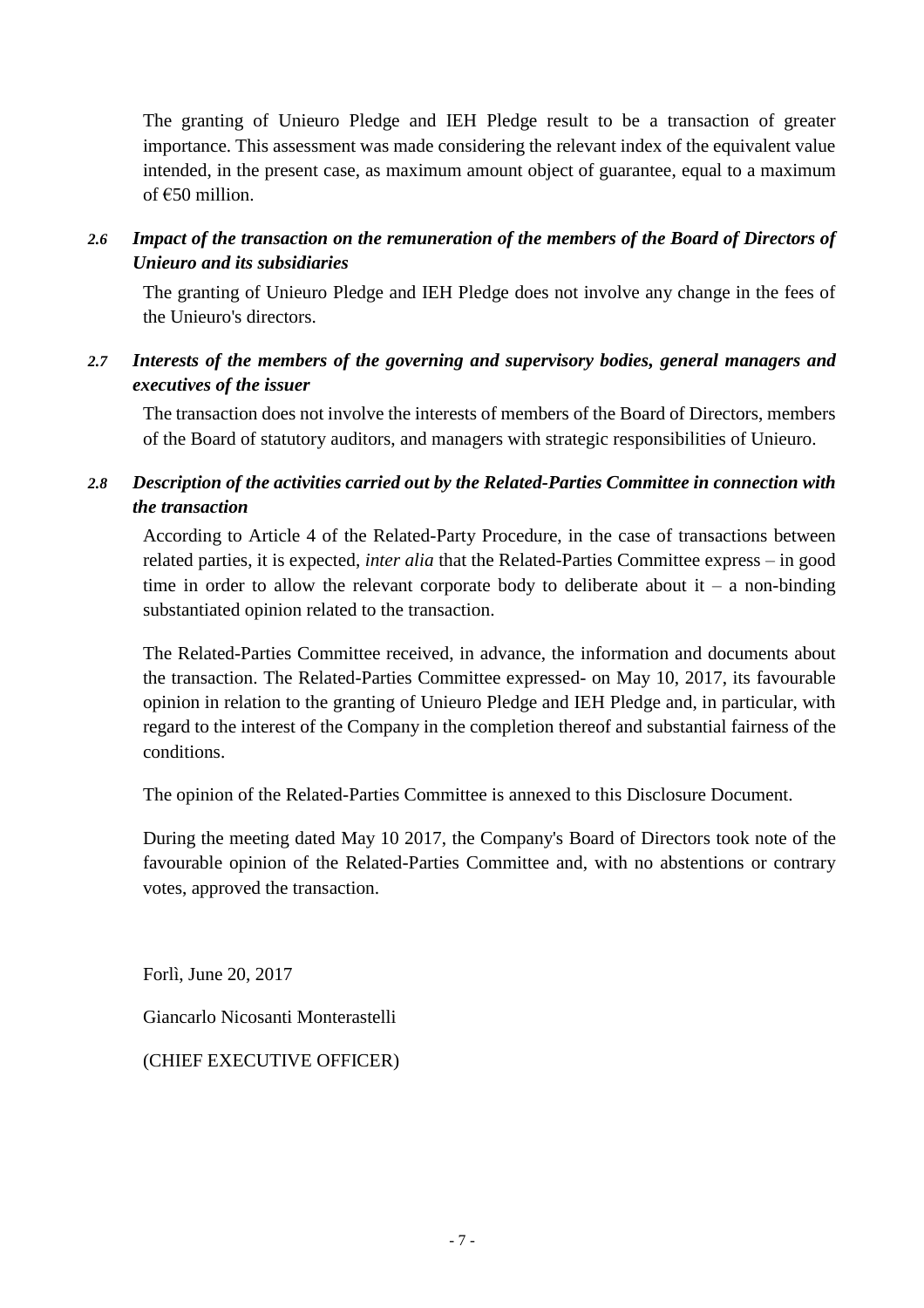## **OPINION ON EXTENSION OF PLEDGE TO GUARANTEE NEW LOAN AGREEMENT**

prepared pursuant to the Unieuro S.p.A. Procedure for Related-Parties Transactions

Milan, 10 May 2017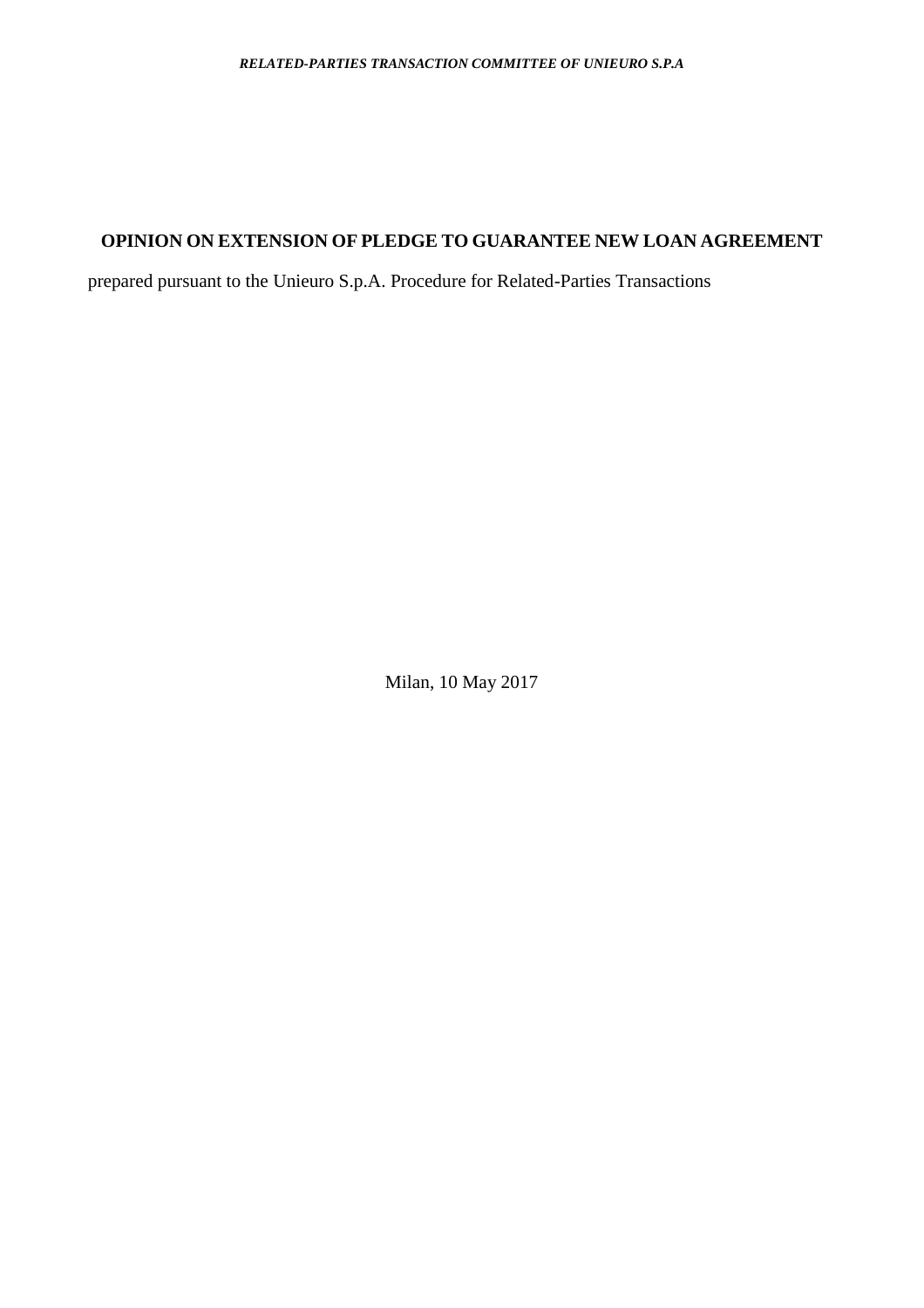# **Main definitions**

The terms listed below shall have the following meaning in the Disclosure Document:

| <b>Borsa Italiana</b>              | Borsa Italiana S.p.A., with registered office at Piazza degli<br>Affari 6 - Milan.                                                                                                                                                                                                                                                                                 |
|------------------------------------|--------------------------------------------------------------------------------------------------------------------------------------------------------------------------------------------------------------------------------------------------------------------------------------------------------------------------------------------------------------------|
| <b>Related-Parties Committee</b>   | The Committee of independent directors of Unieuro<br>established within the Board of Directors of Unieuro and<br>comprising Stefano Meloni and Marino Marin.                                                                                                                                                                                                       |
| <b>Loan Agreement</b>              | The medium/long-term loan agreement, named "Euro"<br>Term and Revolving Facilities Agreement" signed on 29<br>November 2013 between the Issuer and Banca IMI S.p.A.,<br>as financing bank and agent bank, UniCredit S.p.A.,<br>Banca Popolare di Milan S.p.A. and Monte dei Paschi di<br>Siena Capital Service Banca per le Imprese S.p.A., as<br>financing banks. |
| Opinion                            | This opinion relating to a transaction with related parties<br>of greater importance.                                                                                                                                                                                                                                                                              |
| <b>New Financing</b>               | The new credit facility for a maximum total amount equal<br>to $\text{\textsterling}50,000,000.00$ granted in favour of Unieuro.                                                                                                                                                                                                                                   |
| Procedure                          | The Procedure for Related Party Transactions approved by<br>the Board of Directors of Unieuro on 12 December 2016,<br>as subsequently amended.                                                                                                                                                                                                                     |
| <b>Issuer Regulation</b>           | The Issuer Regulation adopted by CONSOB with<br>resolution 11971/1999.                                                                                                                                                                                                                                                                                             |
| <b>Related Parties Regulations</b> | The regulation on related-party transactions approved by<br>Consob with resolution 17221 of 12 March 2010, as<br>subsequently amended.                                                                                                                                                                                                                             |
| <b>Unieuro or Company</b>          | Unieuro S.p.A., with registered office in via V. G.<br>Schiaparelli 31, Forlì, Tax No. and VAT number<br>00876320409, registered in the register of companies of<br>Forlì-Cesena.                                                                                                                                                                                  |
| TUF                                | Legislative Decree 58/1998.                                                                                                                                                                                                                                                                                                                                        |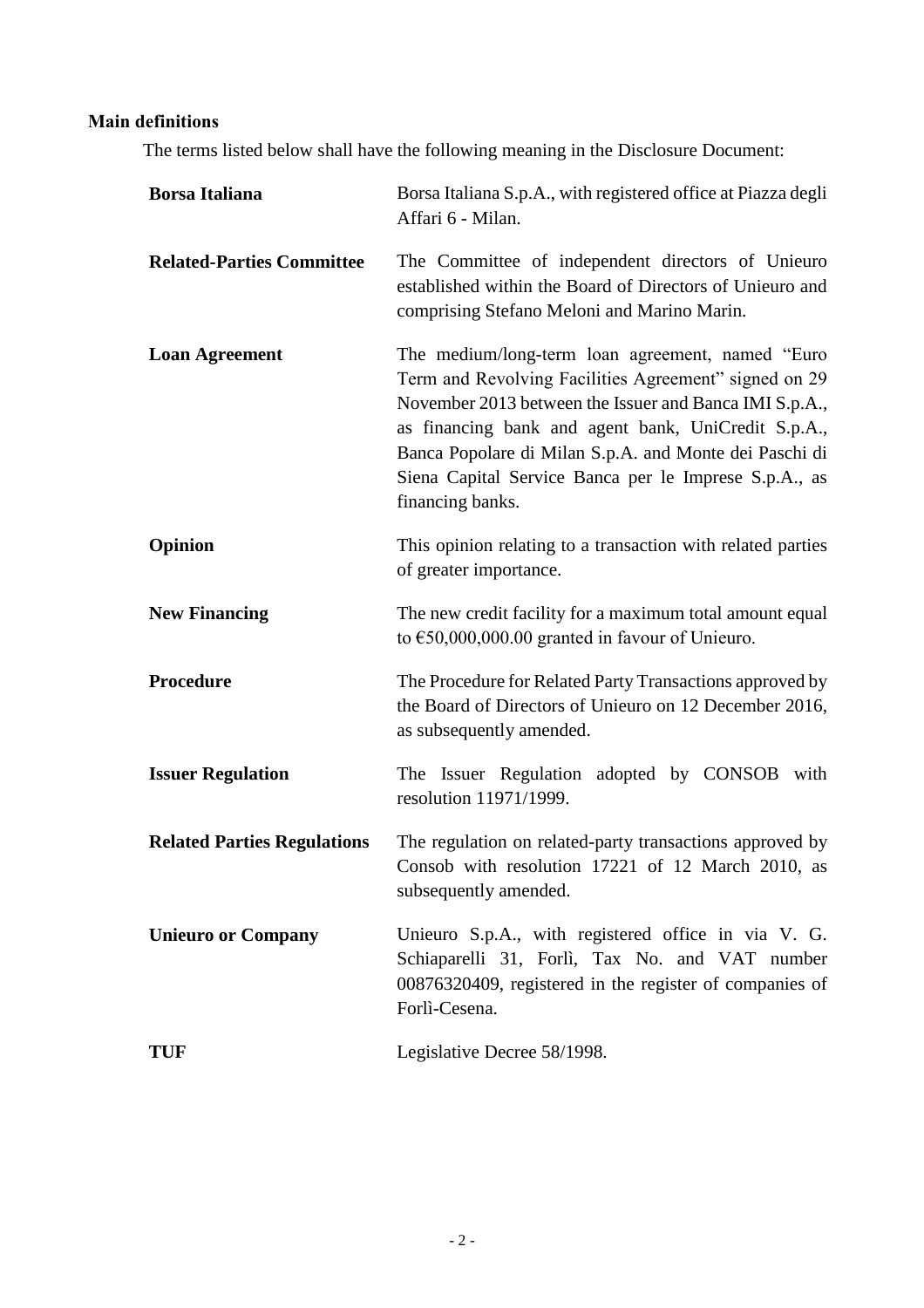#### **Introduction**

The opinion is issued by the Related-Parties Transaction Committee of Unieuro S.p.A. with reference to the extension of the pledge to guarantee the obligations arising for the Company by virtue of the New Financing ("**Extension of the Pledge**").

#### **Description of the transaction.**

The transaction is an extension of the pledge on Unieuro S.p.A. shares. ("**Unieuro Pledge**") granted by the majority shareholder Italian Electronics Shareholdings S.r.l. ("I**EH**") and of the pledge on quotas of Italian Electronics Holdings S.r.l. ("**IEH Pledge**") granted by: (i) International Retail Holdings S.à.r.l. ("**IRH**"); (ii) Giancarlo Nicosanti Monterastelli, Chief Executive Officer of the Company ("**GNM**"); (ii) Luigi Fusco, Chief Operations Officer of the Company ("**LF**"), (iii) Italo Valenti, Chief Financial Officer of the Company ("**IV**"), and (iv) Andrea Scozzoli, Chief Corporate Development Officer of the Company ("**AS**", and jointly with IRH, GNM and LF, "**IEH Guarantors**"), to guarantee the obligations arising for the Company by virtue of the New Financing.

In particular, the Unieuro Pledge and the IEH Pledge are part of an effort to re-define the Financing Agreement, following the IPO of the Company's and the listing of its shares on the Italian Stock Exchange (STAR Segment); and the grant by the same financing banks of the New Financing. Against this background, the lending banks – as an essential condition for disbursing the New Financing – have asked inter alia for IEH and the members of IEH (including the IEH Guarantors) to extend the pledge, respectively on the Unieuro and IEH shares owned by the same companies, also to the new credit facility.

At the date of this Opinion, IEH is considered a related party of the Company as controlling shareholder of Unieuro, holding a stake equal to 65.49% of the share capital of Unieuro. Similarly, the IEH Guarantors are considered related parties because: (a) IRH holds 70.49% of IEH, the controlling shareholder of the Company; (b) GNM is Chief Executive Officer of the Company; (c) LF, IV and AS are Managers with Strategic Responsibilities of the Company.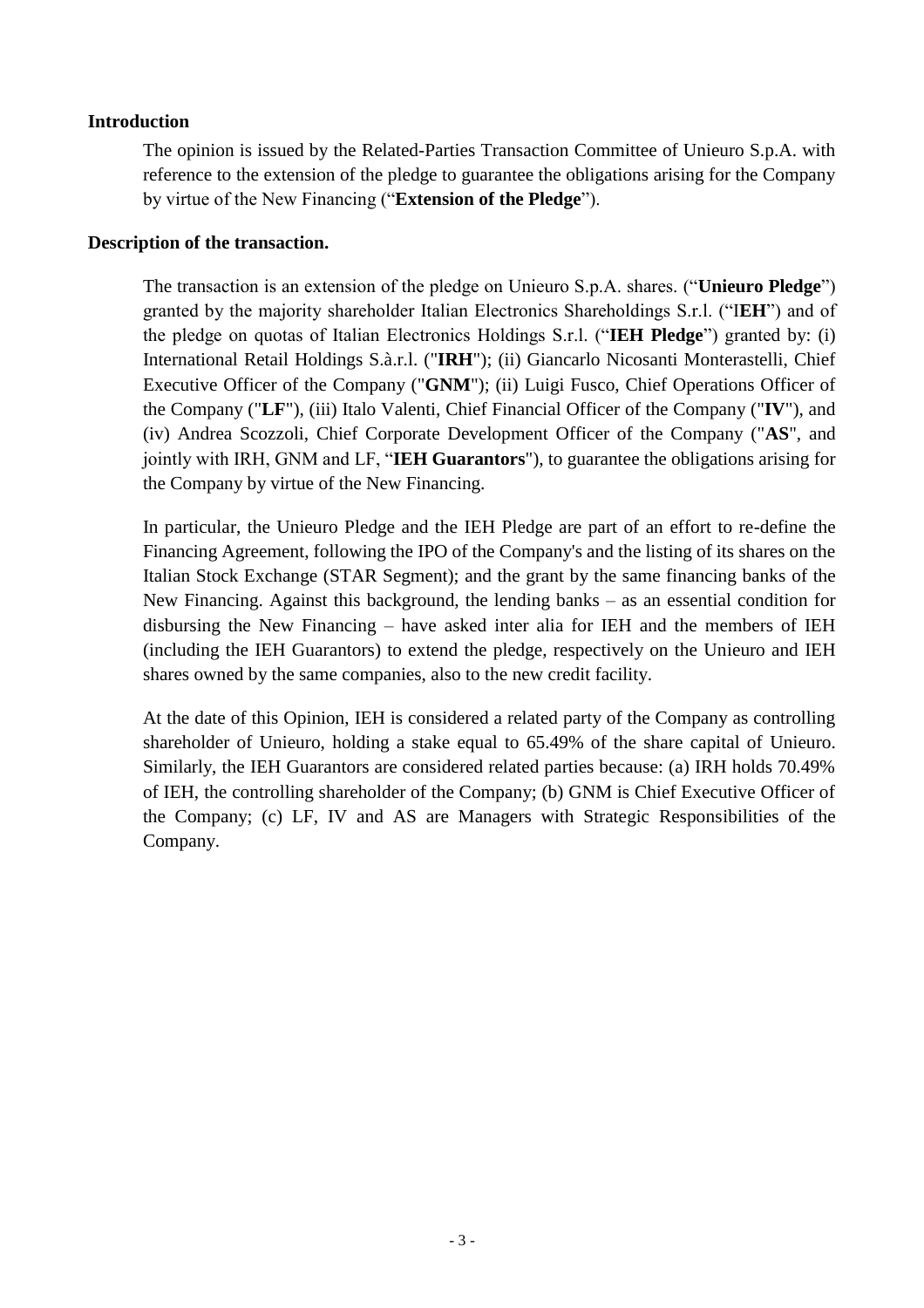# **Enquiry**

The Committee was involved in the initial phase of the negotiations and in the enquiry phase relating to the Extension of the Pledge, sending timely and appropriate information flows and regularly receiving updates from Company management as regards the activities in progress.

Specifically:

- on 12 April, the members of the Committee were informed, at a board meeting held on that date, of the Company's intention to request the grant of a new credit facility to support the acquisitions that the board had resolved to undertake;
- on 10 May 2017, the Committee was informed by the Company on the progress of the negotiations for the grant of the New Financing and the guarantees required by the Banks, including the Extension of the Pledge.

In accordance with the Procedure, the Committee has been asked to express its opinion on the Company's interest in performing the transaction, as well as on its convenience and formal correctness.

On May 10, 2017, Mr Marin, director of the Company, was informed that Banca Interprovinciale S.p.A. is one of the lenders; Mr Marin acted, in the past, via a company controlled by himself, as financial advisor to the bank. However, he has been oblivious of the transaction with the Company, until then.

Mr Meloni, after consulting with the Company's legal counsel, Lukas Plattner, such a circumstance does not jeopardize Mr Marin's independence, in respect of the Extension of the Pledge.

The Opinion was expressed unanimously by the members of the Committee; in performing its activities the Committee has engaged with and/or requested clarifications from Company management. Moreover, the Committee examined the Information Memorandum on the Loan Agreement and the New Financing, which was drawn-up by the Company.

### **Conclusions**

This Committee,

- having acknowledged the information and documentation received from the Company;
- having acknowledged the strategic interest in undertaking the transaction as a whole, as expressed by the relevant corporate bodies of the Company;

considers that the Extension of the Pledge is advantageous and correct, in the interest of the Company and its Shareholders.

Consequently, in accordance with the Procedure, the Committee expresses its favourable opinion as regards Unieuro's interest in carrying out the transaction as a whole and the Extension of the Pledge in particular, as well as the fairness and substantial correctness of the relevant conditions.